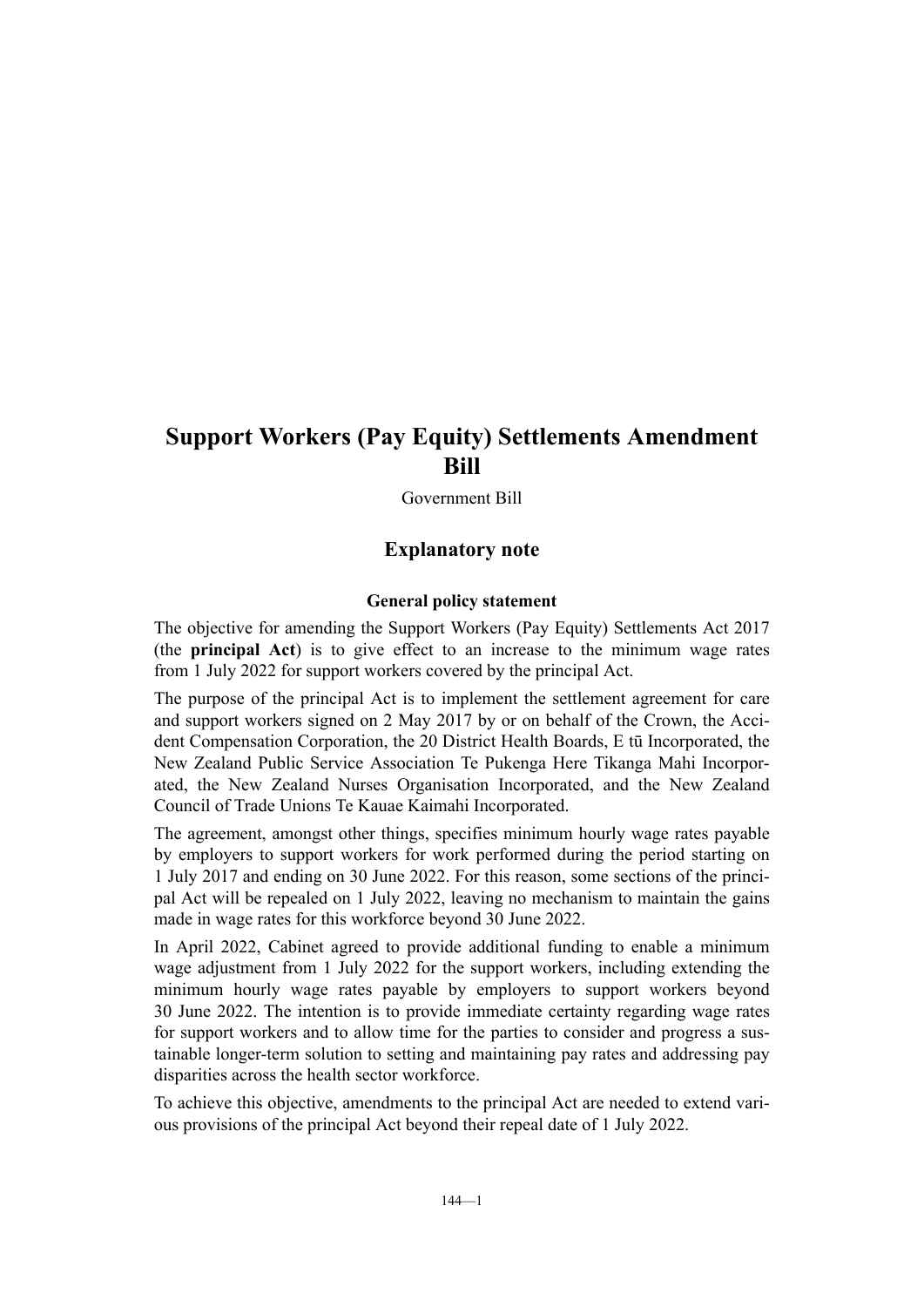#### **Departmental disclosure statement**

The Ministry of Health is required to prepare a disclosure statement to assist with the scrutiny of this Bill. The disclosure statement provides access to information about the policy development of the Bill and identifies any significant or unusual legislative features of the Bill.

A copy of the statement can be found at [http://legislation.govt.nz/disclosure.aspx?](http://legislation.govt.nz/disclosure.aspx?type=bill&subtype=government&year=2022&no=144) [type=bill&subtype=government&year=2022&no=144](http://legislation.govt.nz/disclosure.aspx?type=bill&subtype=government&year=2022&no=144)

## **Regulatory impact statement**

No regulatory impact statement was produced to help inform the policy decisions taken by the Government relating to the contents of this Bill.

## **Clause by clause analysis**

This Bill amends the Support Workers (Pay Equity) Settlements Act 2017. It comes into force on 1 July 2022.

#### **Substantive amendments**

*Clause 8* amends Schedule 2 to insert minimum hourly wage rates for the period starting on 1 July 2022 and ending on 31 December 2023. The effect of this amendment is that support workers covered by the principal Act will be paid no less than the applic‐ able minimum hourly wage rate set out in Schedule 2 for any work performed between 1 July 2022 and 31 December 2023.

#### **Consequential and technical amendments**

*Clause 4* amends section 3, which is a purpose provision. The purpose is currently limited to implementing the settlement agreements described in that section. The wage rates for the 1 July 2022 to 31 December 2023 period are not part of a settlement agreement. This amendment inserts a new purpose, which is to set minimum hourly wage rates for work performed by support workers after the expiry of the settlement agreements.

*Clause 5* amends section 4 to reflect that the principal Act now specifies the minimum hourly wage rates payable to support workers for work performed during the period starting on 1 July 2017 and ending on 31 December 2023.

*Clause 6* amends section 21 to change the date on which sections 9 to 20 and Schedule 2 are repealed. Sections 9 to 20 are the operative provisions of the principal Act, while Schedule 2 sets out the minimum hourly wage rates. This amendment ensures that the wage rates for the 1 July 2022 to 31 December 2023 period, and the provisions that give effect to them, continue in force until the end of that period.

*Clause 7* amends Schedule 1 to repeal transitional provisions that are spent.

2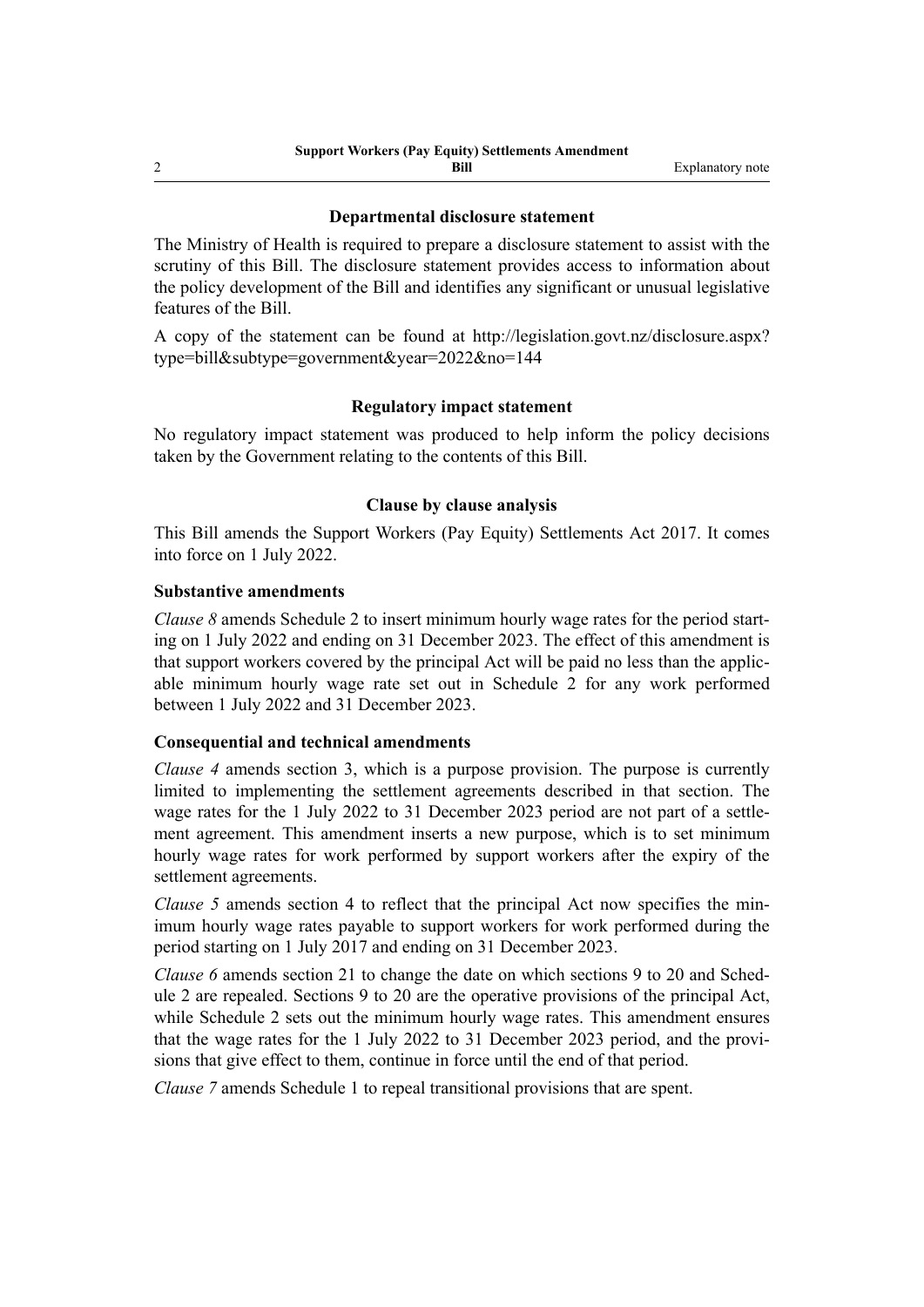# *Hon Andrew Little*

# **Support Workers (Pay Equity) Settlements Amendment Bill**

Government Bill

## **Contents**

|                |                                         | Page |
|----------------|-----------------------------------------|------|
|                | Title                                   |      |
|                | Commencement                            |      |
|                | Principal Act                           |      |
| $\overline{4}$ | Section 3 amended (Purpose)             |      |
|                | Section 4 amended (Overview)            |      |
| 6              | Section 21 amended (Repeal of this Act) |      |
|                | Schedule 1 amended                      |      |
|                | Schedule 2 amended                      |      |

## **The Parliament of New Zealand enacts as follows:**

**1 Title**

This Act is the Support Workers (Pay Equity) Settlements Amendment Act 2022.

| $\overline{2}$ | Commencement |  |
|----------------|--------------|--|
|                |              |  |

This Act comes into force on 1 July 2022.

# **3 Principal Act**

This Act amends the Support Workers (Pay Equity) Settlements Act 2017.

# **4 Section 3 amended (Purpose)**

After section  $3(1)(b)$ , insert: 10